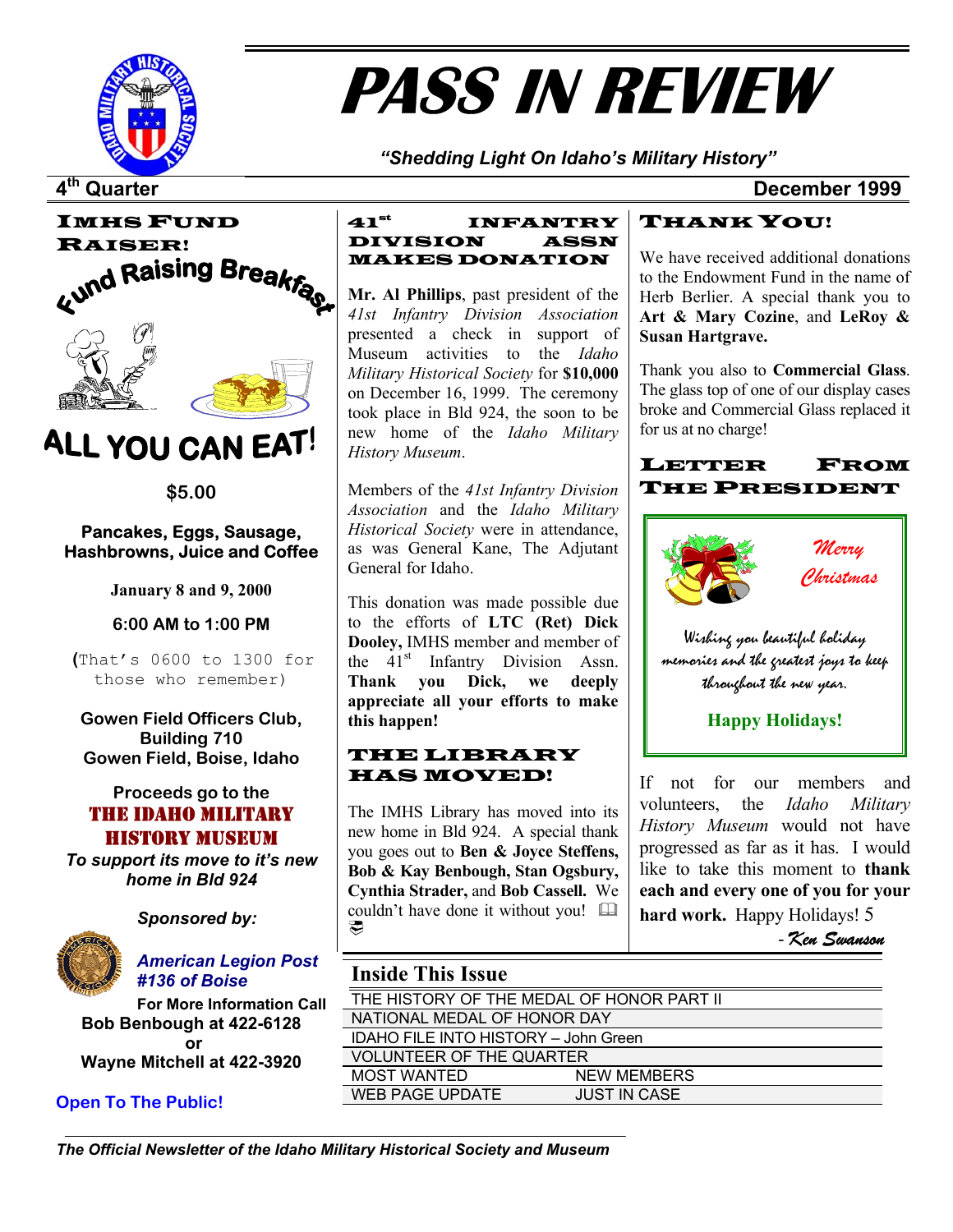## **PASS IN REVIEW** *December 1999* **-2-**

### THE HISTORY OF THE MEDAL OF HONOR PART II



**Army Medal of Honor as it appeared in 1862** 

With more than 700 Civil War soldiers applying for Medals of Honor since 1890, President William McKinley (in June 1897) directed the Army to establish new policies regarding Medal of Honor applications and awards, which it did.

Then, in June 1916, "A board to consist of five general officers on the retired list of the Army shall be convened...for the purpose of investigating and reporting upon past awards or issue of the socalled congressional medal of honor."

**In October 1916, The Board Of Generals,** authorized in the previous legislation, convened. Every award of the Army Medal of Honor since the Civil War was reviewed.

**The recipients were anonymous to the board, represented only by a number. "...all of the 2,625 Medals of Honor which had been** 

#### **Army Medal of Honor as it appeared in 1896**

awarded up to that time were considered by the Board, and on February 15, 1917, 910 names were stricken from the list."<sup>1</sup> {Some sources said 910, others said 911} The stricken names included all the medals awarded to the 27th Maine, 29 members of President Lincoln's funeral guard, and six civilians. (Six were later restored.)

The criteria for the Medal of Honor was modified again in July 1918. This established the new "Pyramid of Honor" providing for lesser awards (*The Distinguished Service Cross, The Distinguished Service Medal,* and *The Silver Star*).

The act was further modified over the course of several months. Then in February 1919, stipulation was made that no person could receive more than one Medal of Honor. Previously there had been **19 Double Awards** of the Medal.



**Army Medal of Honor as it appeared in 1904** 

#### NATIONAL MEDAL OF HONOR DAY

The United States Congress has designated March 25th of each year as NATIONAL MEDAL OF HONOR DAY, a day dedicated to Medal of Honor recipients. (Public Law 101-564).

The date of March 25th was chosen to highlight this special day because it was on March 25 (1863) that the first Medals of Honor were presented to six members of Andrews' Raiders.

------

*"May the courage and heroism of which this Medal is a symbol always remind us of our debt to these men, and clearly point to the personal responsibility which every American has today to share in the work of helping to build a healthy and peaceful world." -President Harry Truman, July 10, 1948 2* ------

1. R.J. (Bob) Proft, Medal of Honor Recipients And Their Official Citations, Highland House II, Columbia Heights, MN, 1997, p. 10

2. Department of the Army, The Medal of Honor, USGPO, 1948, p. III.

Additional information provided by [http://www.geocities.com/Pentagon/Quarters/](http://www.geocities.com/Pentagon/Quarters/7737/moh/history/history_timeline.html) [7737/moh/history/history\\_timeline.html](http://www.geocities.com/Pentagon/Quarters/7737/moh/history/history_timeline.html) and the *Congressional Medal of Honor Society.* 

### UPDATE

In our last newsletter we stated that there were 24 recipients of the Medal of Honor with a connection to Idaho.

Further research revealed that 8 Medals of Honor were *earned in Idaho* during the Indian Campaigns, five in Camas Meadows, two in White Bird Canyon, and one in Clearwater, Idaho.

That brings the total to 32. These eight were not accredited to Idaho; they were earned in Idaho. The medals are accredited to the state the individuals entered service in.

*The Official Newsletter of the Idaho Military Historical Society and Museum*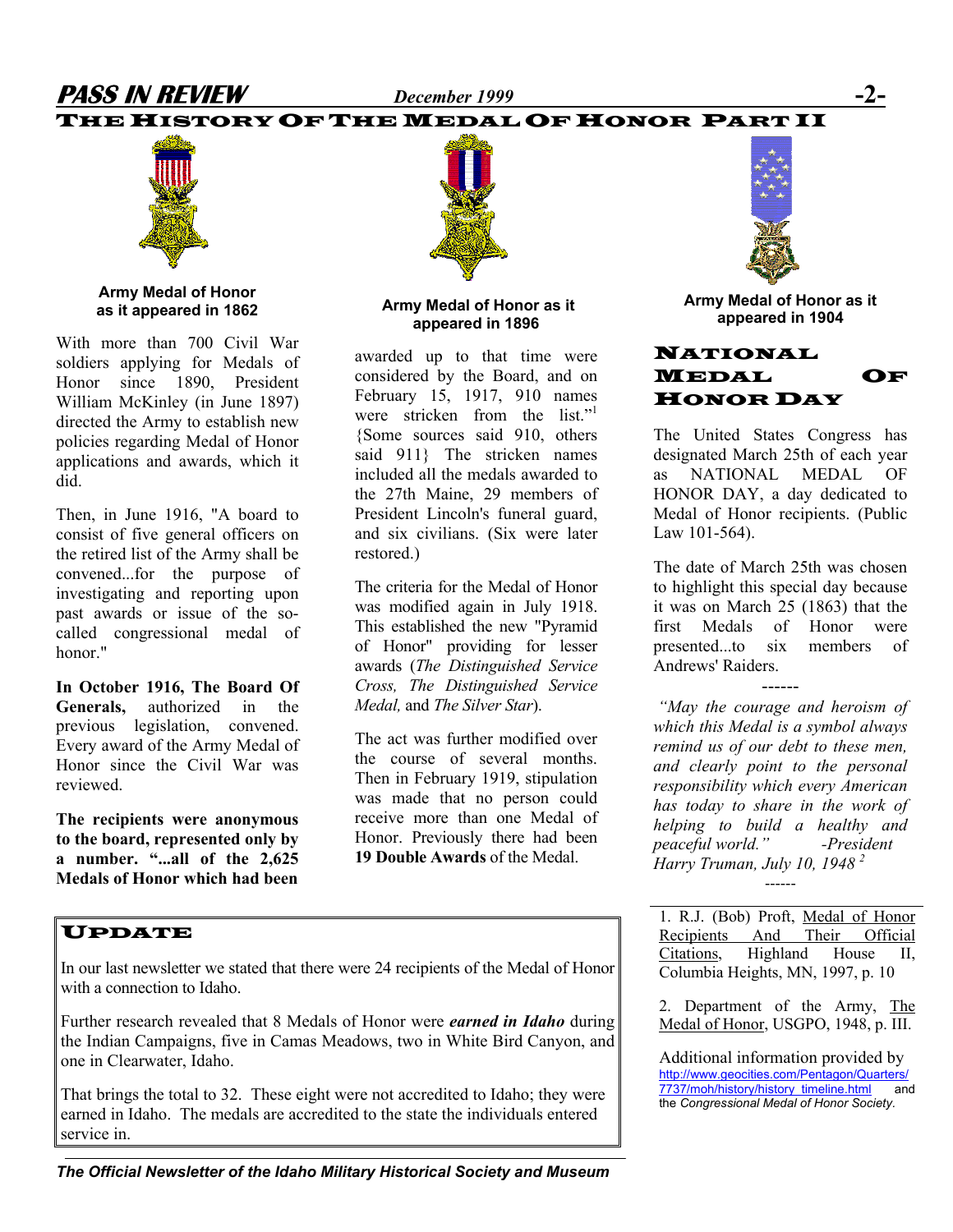IDAHO FILE **INTO HISTORY** 



**John Green**  Medal Of Honor Recipient – Indian Campaigns

#### *Rank and Organization:* Major, 1st U.S. Cavalry. *Place and Date:* At the Lava Beds, Calif., 17 January 1873. *Entered Service At:* Ohio. *Birth:* Germany. *Date of Issue:* 18 November 1897.

*Citation:* "In order to reassure his command, this officer, in the most fearless manner and exposed to very great danger, walked in front of the line; the command, thus encouraged, advanced over the lava upon the Indians who were concealed among the rocks."

Born In Germany, Nov. 20, 1825, he came to the United States at six years of age in 1831.

As Green grew older he was apprenticed to a carpenter on one occasion and to a cabinetmaker on another. It didn't "take." Then he and a friend enlisted in the Army in 1846. It was into one of those "regimental recruitments" of that day. The regiment was called the *Mounted Rifles* and was to proceed

to Oregon Territory frontier service.

But the Mexican War diverted the regiment to the south and that area of hostilities. With his unit, Green took part in the battles of Cerro Gordo, Contreras, Cherubusco and Capultepec as well as the siege of Mexico City.

His regiment came out of that war commended by superiors including General Winfield Scott, and Green came out of it a Sergeant Major. It is clear that Green had found his niche. He was tall and of stately bearing. As he rose from recruit to senior sergeant of his regiment, he was known and respected for his pride and proficiency in army service.



**National Association of Veterans of Mexican War Medal, seen in above left photo** 

He then saw duty in Texas, Kansas, Utah and at Fort Laramie. It was during his service at the latter post that the Civil War broke out and in 1861 he was ordered east to the Army of the Potomac. This involved a long 700 mile march to Fort Leavenworth and then on to Washington. On the way he was promoted to Captain of his company.

Green with his squadron first served with Franklin's corps. They then rejoined the *Mounted Rifles*  and General McClellan in the fighting at Antietam after which he and his regiment were assigned to a regular brigade of cavalry under Stoneman for the famous raid through Virginia. Green then joined Pleasanton and was in the thickest of the fighting.

He was with General Scofield before Atlanta and in the battles of Jonesboro and Lovejoy's Station. Upon completing that assignment he was recommended for promotion and received a personal thanks from Lt. General U. S. Grant. At this point Green was recommended for brevet promotion to Brigadier General but the proposal died in committee in Washington.



**Major John Green** 

After the war, Green served at several western outposts in Wyoming, Arizona, Oregon and Washington Territory. Shortly after that duty, Green was promoted to Major, commanding the First U. S. Cavalry Regiment.

It was in the Modoc war of northern California that he demonstrated the heroic leadership which, for those who knew him, was almost expected.

In the fall of 1872, the Modoc Indians had left their reservation, and efforts to coax them into returning to it had not been successful.

## **-3** *December 1999* **PASS IN REVIEW**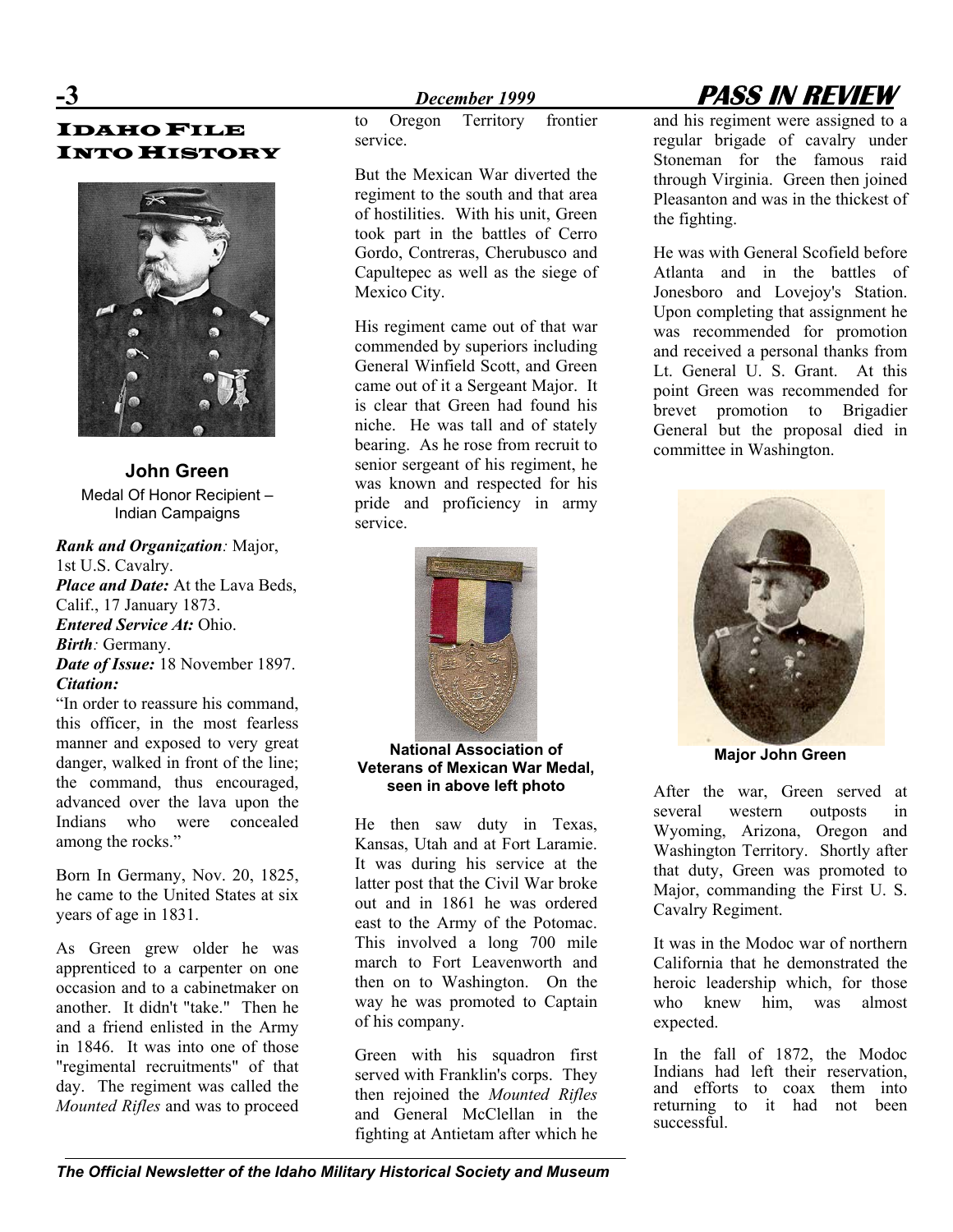## **PASS IN REVIEW** December 1999

"The next step was an appeal by the agent, in the name of the Central Office in Washington, to the commanding officer at Fort Klamath to furnish a force sufficient to compel the Modocs to return to Camp Yainak. The commanding officer, Major John Green of the First U.S. Cavalry, had to comply, and detailed Captain Jackson with

*Major Green, seeing this, at once stepped forward and commenced walking coolly up and down, fully exposed to the enemy's fire, showing his men by his own example that the hostile bullets were not worthy of notice.* 

about thirty men for the purpose. Jackson left Fort Klamath on November 28, 1872, and thus started the Modoc War."<sup>3</sup> The inevitable confrontation occurred, shots were fired, with both sides blaming the other for firing the first shot.

"The Indians selected as their stronghold a stretch of country known as the Lava Beds, south of Tule Lake, a most inaccessible region. The Lava Beds comprise an intricate net of gorges, crests and crevices, amply supplied with water from Tule Lake, and covering a surface of four by seven miles $"$ <sup>3</sup>

The next expedition against the Indians was started towards the middle of January. "While on this occasion many deeds of valor on the part of the troops came to light, **the most conspicuous personage during the whole fight was Major John Green, the commander at Fort Klamath, whose conduct won the admiration of all who observed him."**<sup>3</sup>

"Major Green commanded a line

of skirmishers. As the battle ground was of such peculiar formation that an unbroken line of skirmishers would a few minutes later find itself split up in small detachments cut off from one another by impassable crevices and exposed to sudden flanking fire from an unseen enemy, extreme precaution was required to avoid disaster.

The rank and file, who felt their prey continuously slipping away from them, between their fingers, so to speak, while the hostile shots told only the more severely, were likely to lose heart and confidence in themselves. So it happened that, when the command came to advance, the men in some part of Major Green's line appeared none too eager to execute the orders; they had sustained severe losses without any visible counter effect upon the Indians, and the position then held was a sheltered one.

Major Green, seeing this, at once stepped forward and



commenced walking coolly up and down, fully

exposed to the enemy's fire, showing his men by his own example that the hostile bullets were not worthy of notice.

During the whole engagement he exposed himself with a recklessness that could not fail to impress his men."<sup>3</sup> The soldiers were however out numbered and "this second effort to force the Modocs back to the Klamath Reservation had thus failed."3

It was determined that this time an attempt at a peaceful resolution would me made. A date, time, and setting for negotiations was set "Two Indian rogues, Bogus Charley and Boston Charley"<sup>3</sup> had other ideas and the meeting was sabotaged. The end result left most of the peace party dead with the Indians retreating back to the Lava beds.

Such treachery could not go unpunished and the order to "attack without delay with all available forces"<sup>3</sup> was given. "Major Green, ever ready, gathered in the utmost hurry all the available forces and hastened to the spot." $3$  Upon arrival he found that of the five line officers four had been killed, along with eighteen other men. Many others were seriously wounded. "Major Green rescued the wounded, among whom was also the surgeon of the party…Major Green had come in  $time<sup>3</sup>$ 

This latest battle invigorated the military and on May 2, fresh troops arrived. By the  $3<sup>rd</sup>$  of June, the last of the Indians had surrendered.

"During these last days of desperate fighting and pursuing it was again Major John Green who, in courage, zeal, instruction and intelligence, proved a model soldier, and impressed his men more than any other officer with the idea of absolute fearlessness. Selfprotection and shelter were ever secondary in his mind to the accomplishment of what he had in view, and he richly deserved his Medal of Honor."<sup>3</sup>



**Photo of John Green's Medal of Honor** 

Green first became acquainted

with Boise when he was assigned to Boise Barracks on July 1, 1877. He

*The Official Newsletter of the Idaho Military Historical Society and Museum*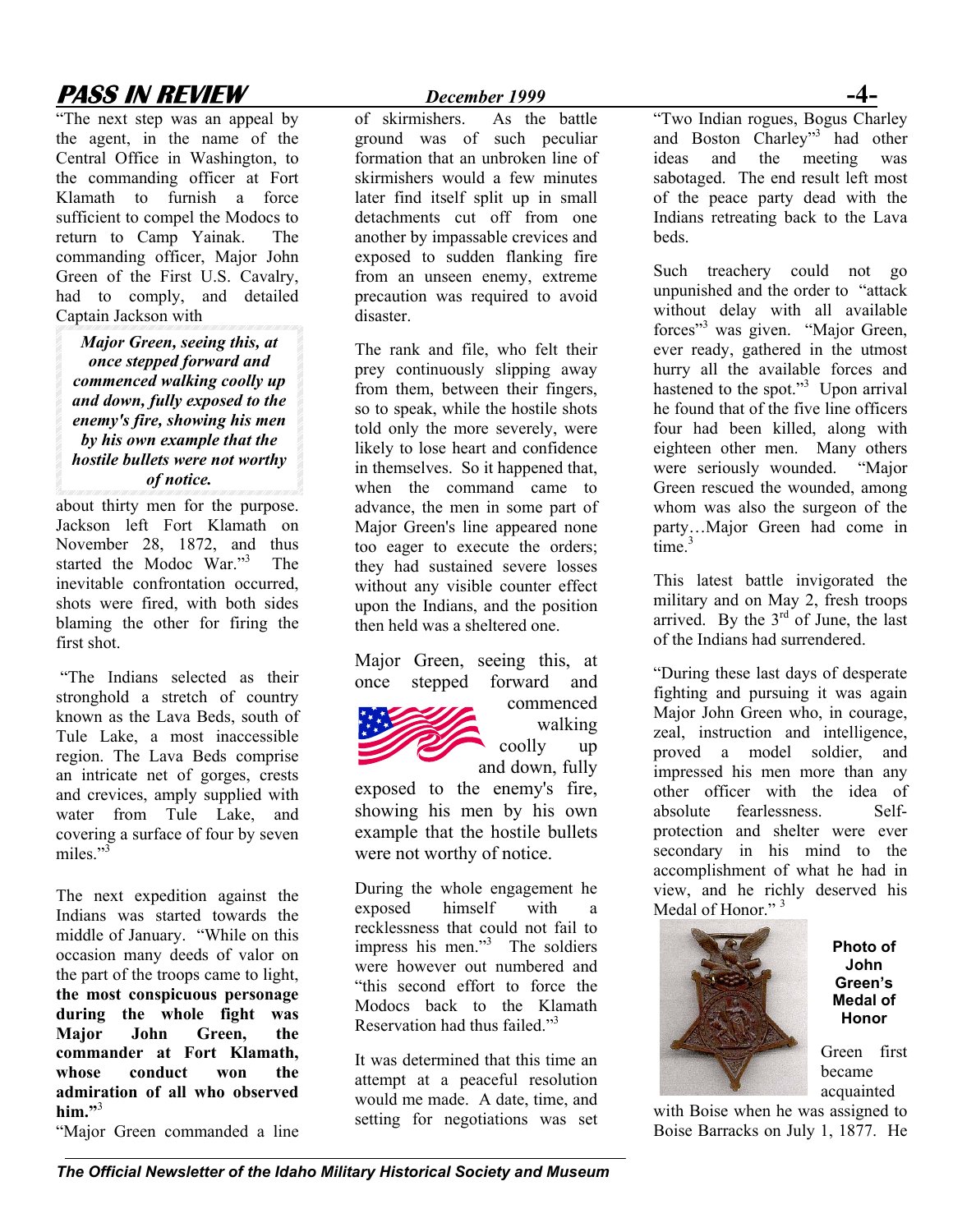then was in and out of the city on numerous assignments. He returned to Boise in June, 1885 with the rank of Lieutenant Colonel, in command of the Second U. S. Cavalry.

Boise then remained his permanent post and he now called the city home. Not only was Green highly respected by his command but by civilian leaders as well. He was popular in Boise as well as on the post.

But now he had earned a rest. After forty-four years in the Army, he retired in 1889. He then arranged for American and European travels for himself and his family. He spent an extended time in Europe, which included a visit his old home in Germany.

After a final trip he returned to Boise early in 1908. On November 22 of that year he heard the clear notes of his last bugle call. His place of rest is a family mausoleum in Morris Hill Cemetery (Boise, Idaho) fittingly located next to Silent Camp and Field of Honor sections where veterans are buried.



The record does not indicate that Major Green was one of the individuals who's medal was withdrawn and then restored, nor is he listed as being one of the 19 Double Awardees. We do know however that

he had two Medals of Honor, both engraved with the 17 January 1873, Lava Beds date. The second medal is pictured here.

Special thanks to the *Idaho State Library and Archives and Idaho State Historical Museum* for their

assistance with this article. All of the medals shown here are located at the *Idaho State Historical Museum* but are not currently on display. $\bullet$ 

3. Walter F. Beyer & Oscar F. Keydel, Deeds of Valor, How America's Heroes Won The Medal Of Honor, The Perrien Keydel Company, Detroit MI, 1902, pages 171-179

## $\mathbf V$ OLUNTEERS OF  $^{need.}$



Ben joined the IMHS in October 1995 and immediately became indispensable. He brought in reference material and proceeded make repairs and restore donated military equipment, his specialty is radio equipment.

He restored the EE8 field phones currently on display in the Museum, which have been a bit hit with school groups.

He also 'acquired' the radio rack and he and Herb together developed the display. He also began docenting with his wife Joyce who joined the IMHS in February of this year.

When we first received access to Bld 924, our soon to be new home, Ben & Joyce participated in and also organized "GI parties" to get the building ready for the move. *Produced By:* Idaho Military Historical Society

**Ben, Joyce…Thank you very much, we sincerely appreciate everything you have done for us!** 





In order properly display some of the uniforms in our collection, we need **mannequins**, both male and female.

Attempts to obtain them from surplus property or through the federal supply system have only resulted in CPR mannequins, clearly not what we

**THE QUARTER** If you have one, or know some one who does, who would be willing to donate it to the Museum, please let us know.

#### NEW MEMBERS

*Special Welcome to:* 

**Steffens**  $\star$  Hugh Gray  $\star$  Ronald C. Jennings  $\star$  Charles F. Price

#### WEB PAGE UPDATE

Have you seen our Web page lately? It is worth a second look! We are also building an e-mail notification list. If you would like to receive an e-mail notification of such things as fundraiser breakfasts, Veterans Day events, etc., send Gayle an e-mail. Her address is [gayle.alvarez@idbois.ang.af.mil](mailto:gayle.alvarez@idbois.ang.af.mil).

We do not make our distribution or mailing lists available to anyone else. This is just a quick and easy way for you to keep up on the latest happenings at the museum. We will also be posting these notices on our web page, http://inghro.state.id.us/museum/.■ <sup>↑</sup>

*Editors: Phil Obenchain & Gayle Alvarez Production:* Gayle Alvarez Comments or article suggestions are welcome, contact us at 422-6128, or at out our website: <http://inghro.state.id.us/museum/>